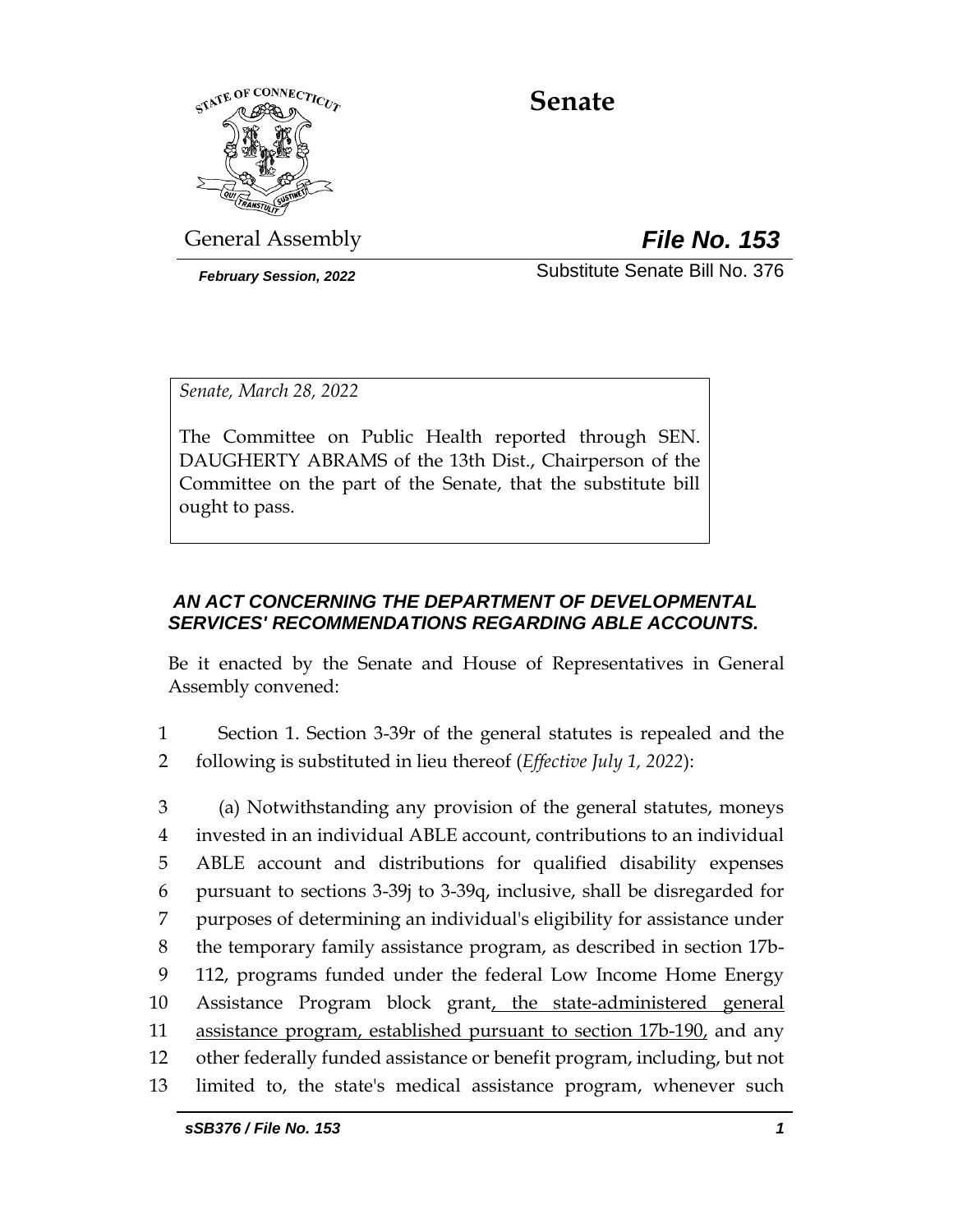program requires consideration of one or more financial circumstances of an individual for the purpose of determining the individual's eligibility to receive any assistance or benefit or the amount of any assistance or benefit.

 (b) Notwithstanding any provision of the general statutes, no moneys invested in the ABLE accounts shall be considered to be an asset for purposes of determining an individual's eligibility for need-based, institutional aid grants offered to an individual at the public eligible educational institutions in the state.

 Sec. 2. Section 3-39j of the 2022 supplement to the general statutes is repealed and the following is substituted in lieu thereof (*Effective July 1, 2022*):

As used in this section and sections 3-39k to 3-39r, inclusive:

 (1) "Achieving a better life experience account" or "ABLE account" means an account established and maintained pursuant to sections 3- 39k to 3-39q, inclusive, for the purposes of paying the qualified disability expenses related to the blindness or disability of a designated beneficiary.

 (2) "Deposit" means a deposit, payment, contribution, gift or other transfer of funds.

 (3) "Depositor" means any person making a deposit into an ABLE account pursuant to a participation agreement.

 (4) "Designated beneficiary" means any eligible individual who **[**has established an ABLE account under a qualified ABLE program and**]** is the owner of **[**such**]** an ABLE account established under a qualified ABLE program.

 (5) "Disability certification" means, with respect to an individual, a certification to the satisfaction of the Secretary of the Treasury of the United States by the individual or the parent or guardian of the individual or an individual establishing an ABLE account pursuant to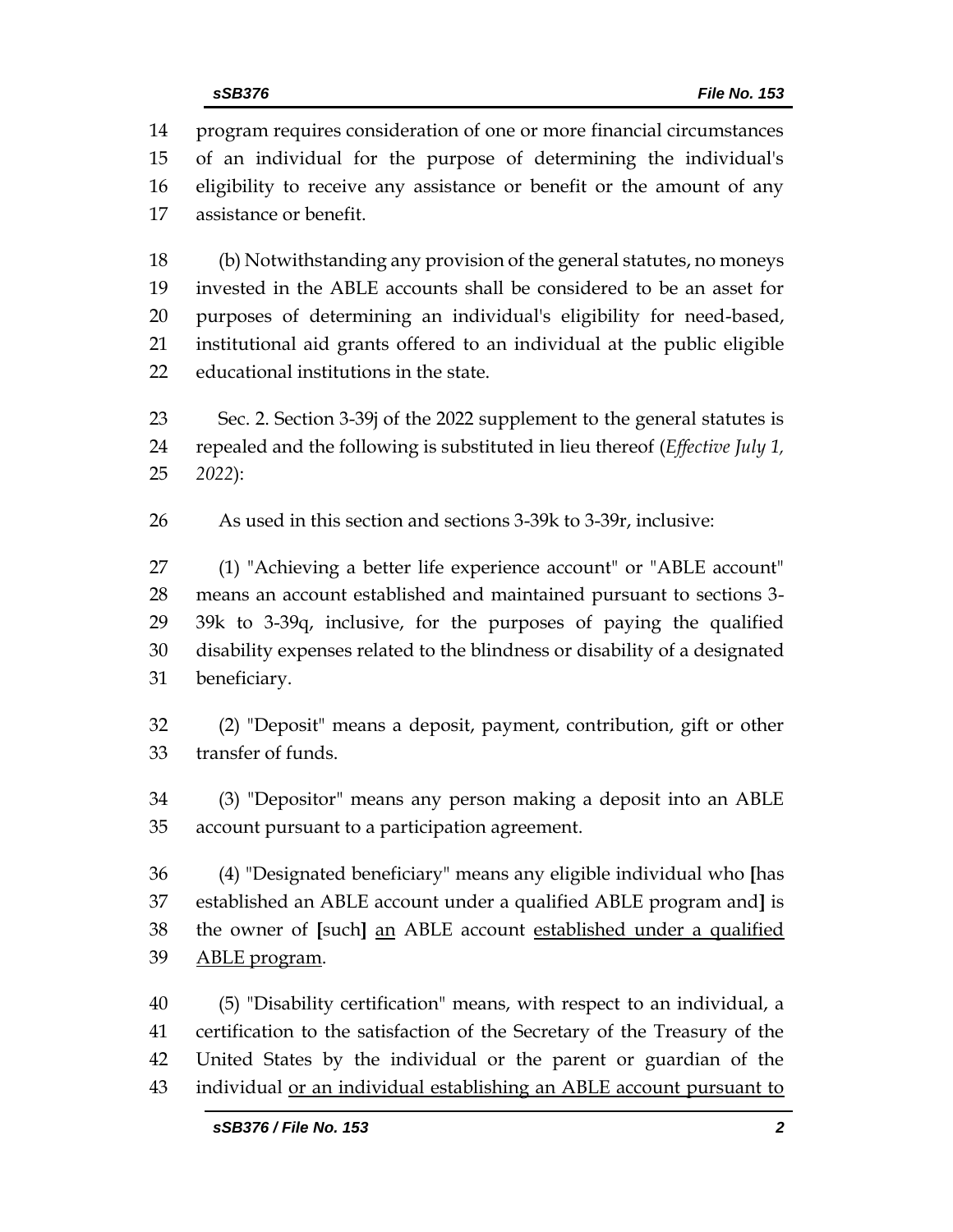subsection (g) of section 3-39k, as amended by this act, that (A) certifies that (i) the individual has a medically determinable physical or mental impairment, that results in marked and severe functional limitations, and that can be expected to result in death or that has lasted or can be expected to last for a continuous period of not less than twelve months, or is blind within the meaning of Section 1614(a)(2) of the Social Security Act, and (ii) such impairment or blindness occurred before the date on which the individual attained the age of twenty-six, and (B) includes a copy of the individual's diagnosis relating to the individual's relevant impairment or blindness that is signed by a physician who is licensed pursuant to chapter 370 or, to the extent permitted by federal law, (i) an advanced practice registered nurse who is licensed pursuant to chapter 378, (ii) a physician assistant who is licensed pursuant to chapter 370, or (iii) if the individual's impairment is blindness, an optometrist licensed pursuant to chapter 380.

 (6) "Eligible individual" means an individual who is entitled to benefits during a taxable year based on blindness or disability under Title II or XVI of the Social Security Act, and such blindness or disability occurred before the date on which the individual attained the age of twenty-six, provided a disability certification or self-certification with respect to such individual is filed with the State Treasurer for such taxable year.

 (7) "Federal ABLE Act" means the federal ABLE Act of 2014, P.L. 113- 295, as amended from time to time.

 (8) "Participation agreement" means an agreement between the trust established pursuant to section 3-39k and depositors that provides for participation in an ABLE account for the benefit of a designated beneficiary.

 (9) "Qualified disability expenses" means any expenses related to an eligible individual's blindness or disability that are made for the benefit of an eligible individual who is the designated beneficiary, including the following expenses: Education, housing, transportation, employment training and support, assistive technology and personal support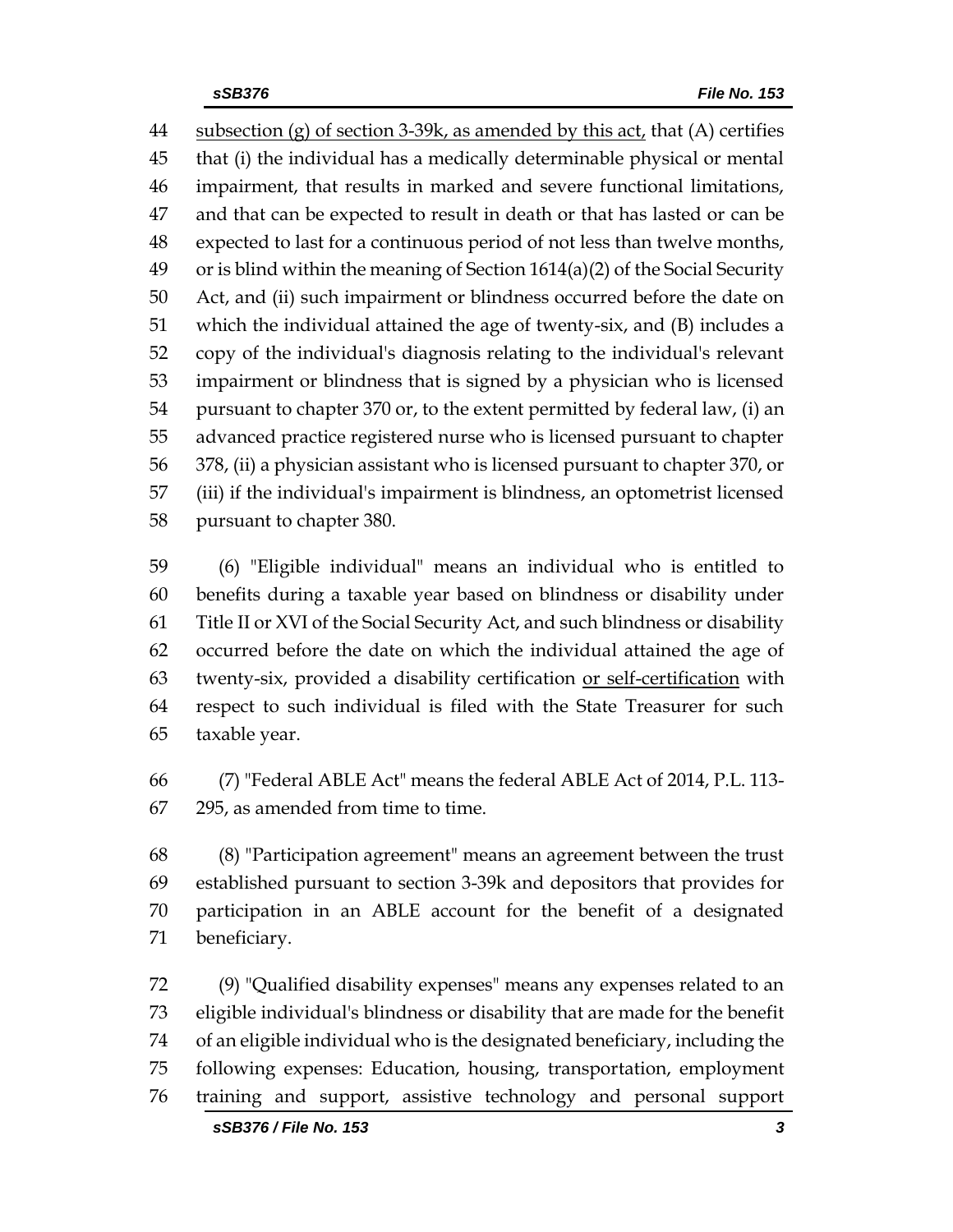services, health, prevention and wellness, financial management and administrative services, legal fees, expenses for oversight and monitoring, funeral and burial expenses, and other expenses that are approved by the Secretary of the Treasury of the United States under regulations adopted by the Secretary pursuant to the federal ABLE Act. (10) "Self-certification" means a certification, under penalty of perjury, to the satisfaction of the Secretary of the Treasury of the United States by an individual establishing an ABLE account that (A) certifies that (i) the individual has a medically determinable physical or mental impairment that results in marked and severe functional limitations and that can be expected to result in death or that has lasted or can be expected to last for a continuous period of not less than twelve months, 89 or is blind within the meaning of Section  $1614(a)(2)$  of the Social Security Act, (ii) such impairment or blindness occurred before the date on which the individual attained the age of twenty-six, and (iii) the person establishing the account is the individual who will be the designated beneficiary of the account or is a person authorized to establish such account under the provisions of subsection (g) of section 3-39k, as amended by this act, and (B) includes the applicable diagnostic code 96 from those listed on Internal Revenue Service Form 5498-QA identifying the individual's impairment.

 Sec. 3. Section 3-39k of the general statutes is repealed and the following is substituted in lieu thereof (*Effective July 1, 2022*):

 (a) The State Treasurer (1) shall establish a qualified ABLE program pursuant to the federal ABLE Act and sections 3-39j to 3-39q, inclusive, and (2) may contract with any state with a qualified ABLE program established pursuant to the federal ABLE Act to provide residents of this state with access to such state's program.

 (b) (1) Under the program established pursuant to subdivision (1) of subsection (a) of this section: (A) The State Treasurer shall administer individual ABLE accounts to encourage and assist eligible individuals and their families in saving private funds to provide support for eligible individuals, and (B) a person may make contributions to an individual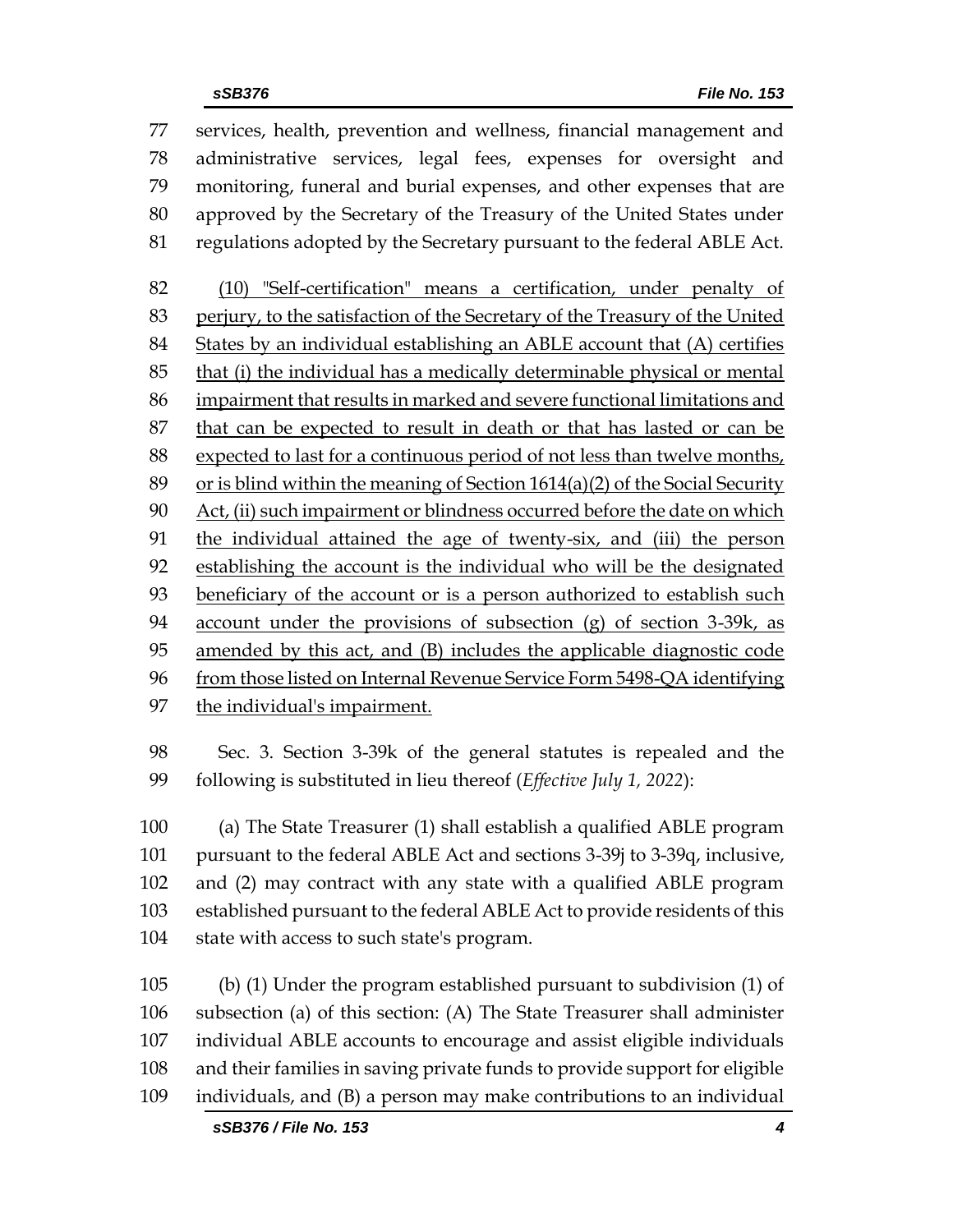ABLE account to meet the qualified disability expenses of the designated beneficiary of the account.

 (2) For the purposes of such program, there is established within the Office of the State Treasurer the Connecticut Achieving A Better Life Experience Trust. The trust shall constitute an instrumentality of the state and shall perform essential governmental functions, as provided in sections 3-39j to 3-39q, inclusive. The trust shall receive and hold all payments and deposits intended for ABLE accounts as well as gifts, bequests, endowments or federal, state or local grants and any other funds from public or private sources and all earnings, until disbursed in accordance with sections 3-39j to 3-39q, inclusive.

 (c) (1) The amounts on deposit in the trust shall not constitute property of the state and the trust shall not be construed to be a department, institution or agency of the state. Amounts on deposit in the trust shall not be commingled with state funds and the state shall have no claim to or against, or interest in, such amounts, except as provided in subdivision (2) of this subsection. Any contract entered into by, or any obligation of, the trust shall not constitute a debt or obligation of the state and the state shall have no obligation to any designated beneficiary or any other person on account of the trust and all amounts obligated to be paid from the trust shall be limited to amounts available for such obligation on deposit in the trust. The amounts on deposit in the trust may only be disbursed in accordance with the provisions of sections 3-39j to 3-39q, inclusive.

 (2) The trust shall continue in existence as long as it holds any deposits or other funds or has any obligations and until its existence is terminated by law, and upon termination of the trust, any unclaimed assets of the trust shall return to the state. Property of the trust shall be governed by section 3-61a.

 (d) The State Treasurer shall be responsible for the receipt, maintenance, administration, investment and disbursements of amounts from the trust. The trust shall not receive deposits in any form other than cash. No depositor or designated beneficiary may direct the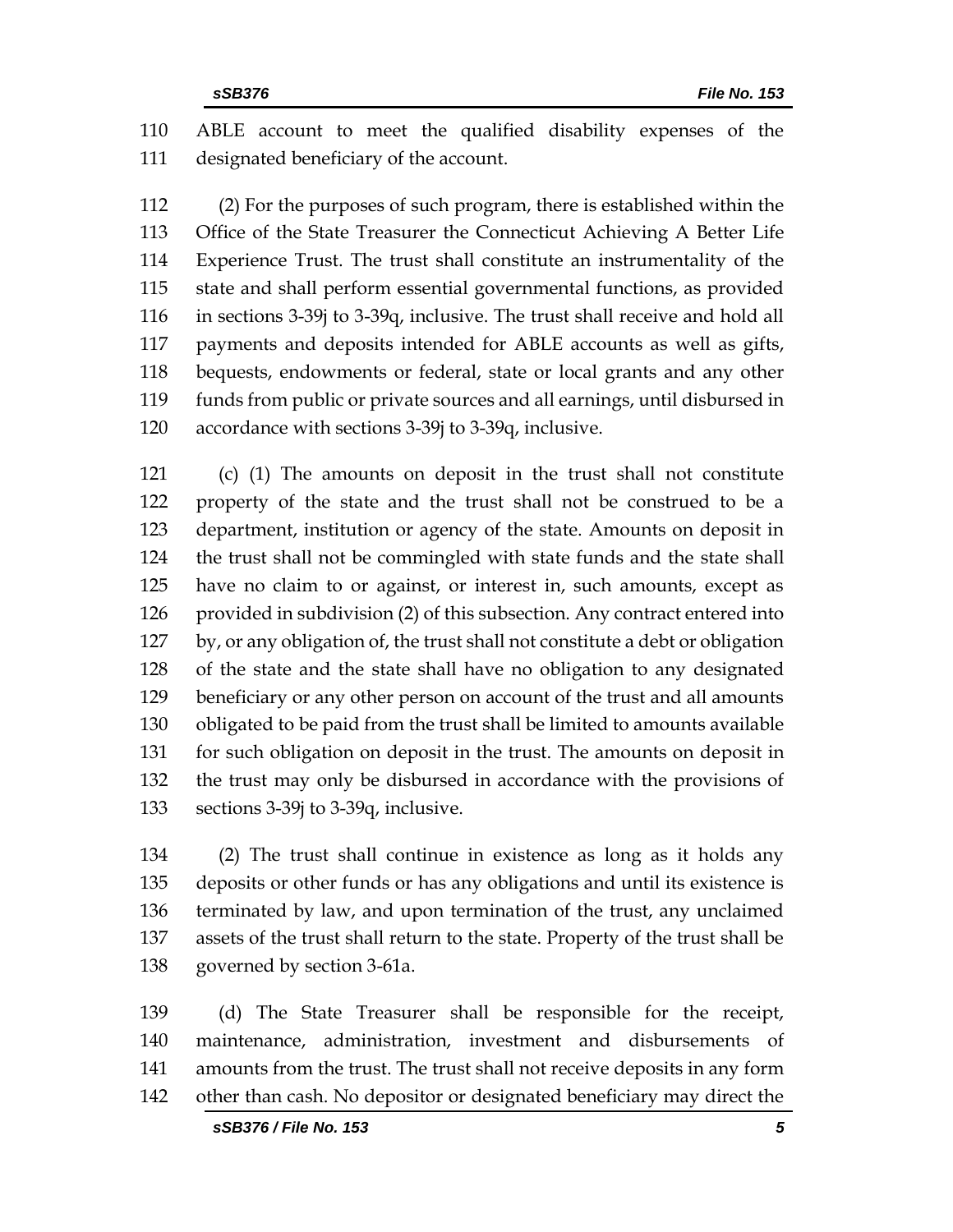investment of any contributions or amounts held in the trust other than in the specific fund options provided for by the trust and shall not direct investments in such specific fund options more than two times in any calendar year. No interest, or portion of any interest, in the program shall be used as security for a loan.

 (e) A person may make deposits to an ABLE account to meet the qualified disability expenses of the designated beneficiary of the account, provided the trust and deposits meet the other requirements of this section, the federal ABLE Act and any regulations adopted pursuant to the federal ABLE Act by the Secretary of the Treasury of the United States.

 (f) On or before December 31, 2017, and annually thereafter, the State Treasurer shall submit (1) in accordance with the provisions of subsection (a) of section 3-37, a report to the Governor on the operations of the trust, including the receipts, disbursements, assets, investments and liabilities and administrative costs of the trust for the prior fiscal year, and (2) in accordance with the provisions of section 11-4a, a report on the trust and any contract entered into pursuant to subdivision (2) of subsection (a) of this section to the joint standing committees of the General Assembly having cognizance of matters relating to finance and public health, and shall make such report available to each depositor and designated beneficiary. The report required under subdivision (2) of this subsection shall include, but need not be limited to: (A) The number of ABLE accounts; (B) the total amount of contributions to such accounts; (C) the total amount and nature of distributions from such accounts; and (D) a description of issues relating to the abuse of such accounts, if any.

 (g) An ABLE account may be established (1) by the eligible 171 individual, (2) by a person selected by the eligible individual, or (3) if the eligible individual is unable to establish an ABLE account, on behalf of such individual by, in the following order: Such individual's agent under a power of attorney, a conservator or legal guardian, spouse, parent, sibling, grandparent, or a representative payee appointed for the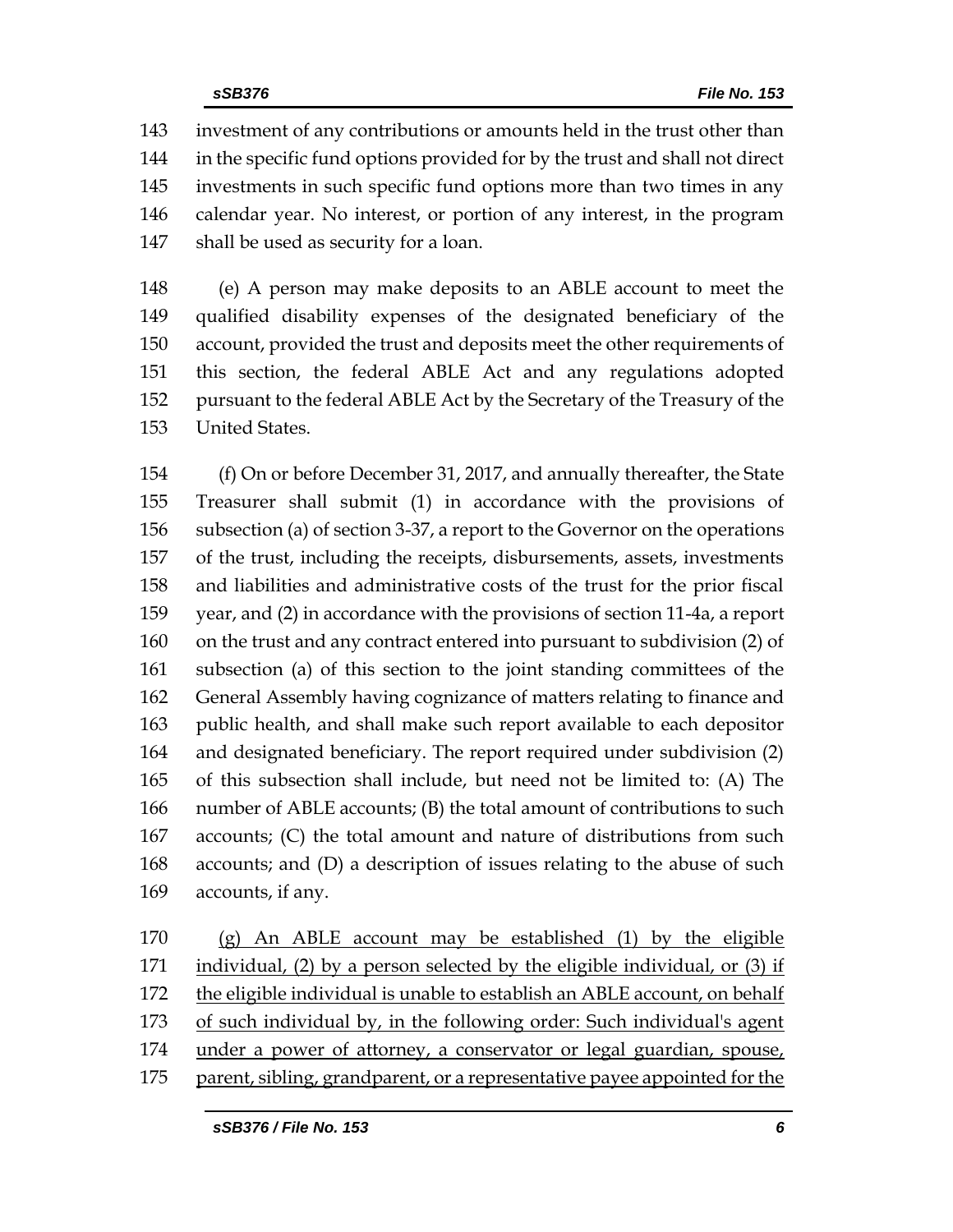## 176 eligible individual by the Social Security Administration.

This act shall take effect as follows and shall amend the following sections:

| Section 1      | July 1, 2022 | $3-39r$   |
|----------------|--------------|-----------|
| Sec. 2         | July 1, 2022 | $3 - 39i$ |
| $\vert$ Sec. 3 | July 1, 2022 | $3-39k$   |

*PH Joint Favorable Subst.*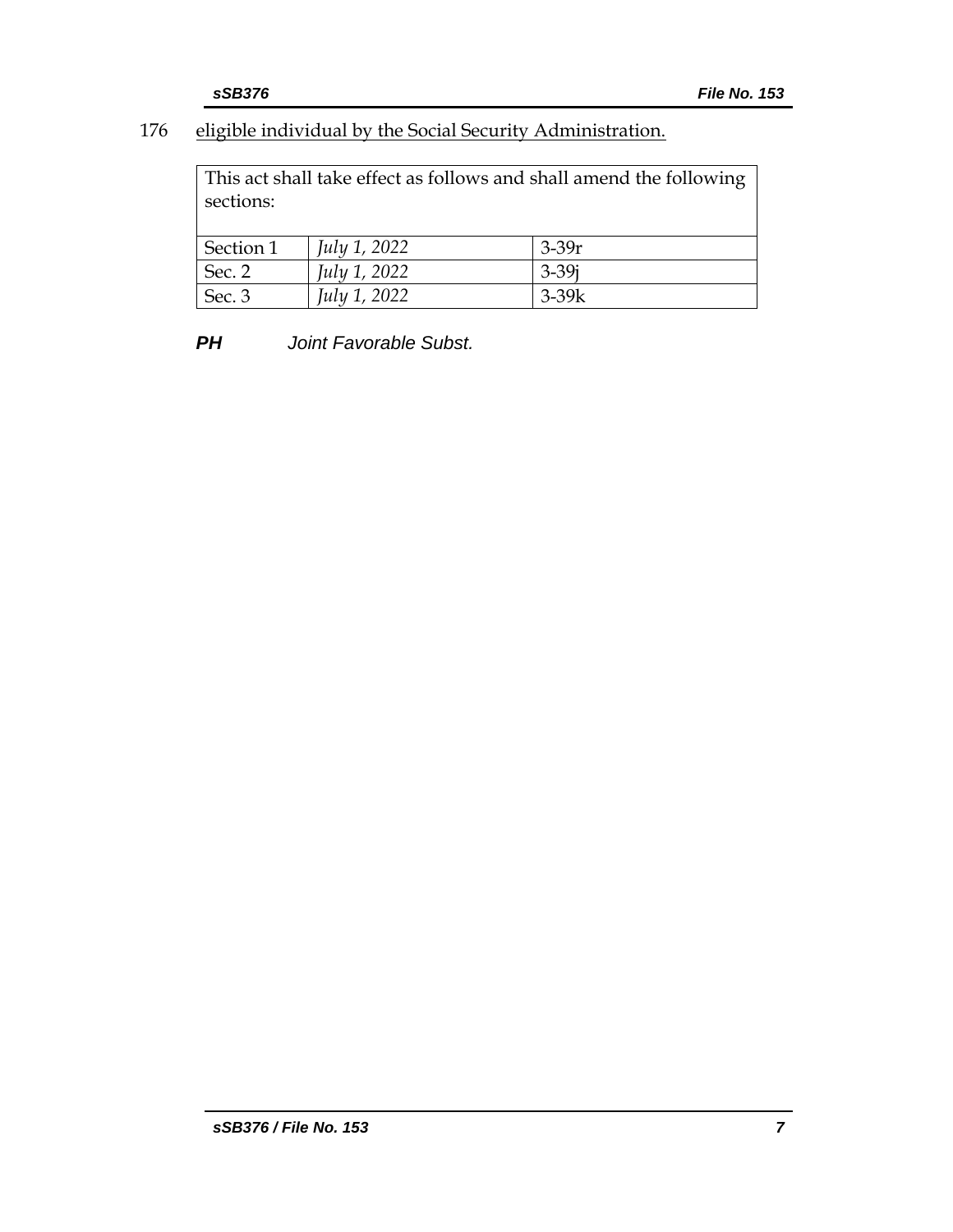*The following Fiscal Impact Statement and Bill Analysis are prepared for the benefit of the members of the General Assembly, solely for purposes of information, summarization and explanation and do not represent the intent of the General Assembly or either chamber thereof for any purpose. In general,*  fiscal impacts are based upon a variety of informational sources, including the analyst's professional *knowledge. Whenever applicable, agency data is consulted as part of the analysis, however final products do not necessarily reflect an assessment from any specific department.*

#### *OFA Fiscal Note*

#### *State Impact:*

| <b>Agency Affected</b>      | <b>Fund-Effect</b> | FY 23 \$ | FY 24 \$ |
|-----------------------------|--------------------|----------|----------|
| Social Services, Dept.(DSS) | GF - Potential     | Minimal  | Minimal  |
|                             | Cost               |          |          |

Note: GF=General Fund

#### *Municipal Impact:* None

#### *Explanation*

The bill excludes funds in an "Achieving a Better Life Experience"  $(ABLE)$  account<sup>1</sup> in the determination of a person's eligibility for the Department of Social Services (DSS) administered general assistance program (SAGA). Since most individuals with an ABLE account are receiving benefits under Social Security Disability Insurance (SSDI) program and the Supplemental Security Income (SSI) program and therefore not eligible for SAGA, the impact of the bill is anticipated to be minimal, if any.

The bill also makes other technical changes that have no fiscal impact.

#### *The Out Years*

The annualized ongoing fiscal impact identified above would continue into the future subject to inflation.

<sup>1</sup> DDS consumers are eligible to have an ABLE account.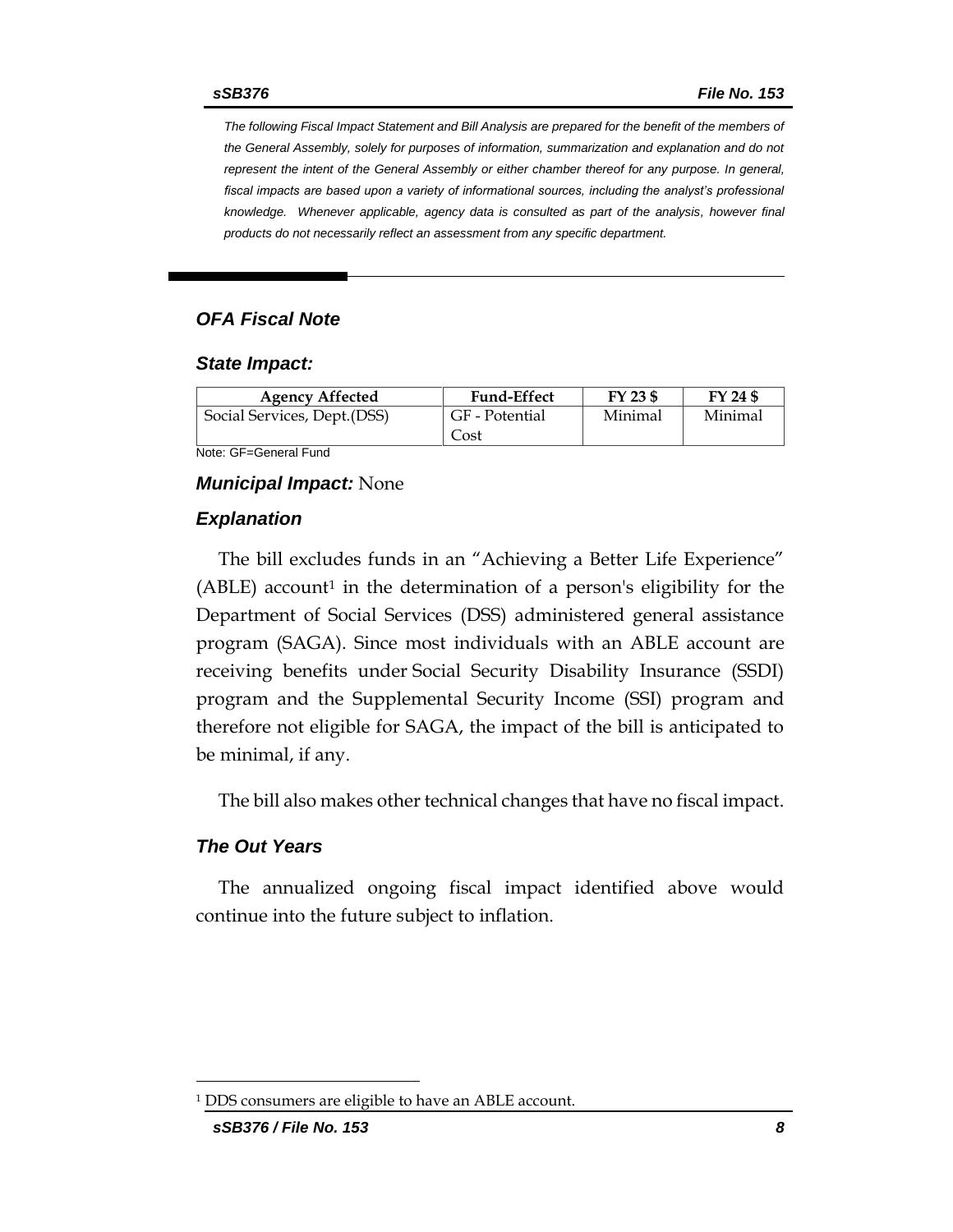## **OLR Bill Analysis sSB 376**

## *AN ACT CONCERNING THE DEPARTMENT OF DEVELOPMENTAL SERVICES' RECOMMENDATIONS REGARDING ABLE ACCOUNTS.*

## **SUMMARY**

This bill requires funds invested in, contributed to, or distributed from, an "Achieving a Better Life Experience" (ABLE) account to be disregarded when determining someone's eligibility for the stateadministered general assistance program (SAGA). SAGA generally provides cash assistance to single or married childless individuals who have very low incomes, do not qualify for other cash assistance programs, and are considered "transitional" or "unemployable."

The bill also makes minor and technical changes to the ABLE statutes, codifying recent changes to federal regulations, including:

- 1. establishing a hierarchy of individuals authorized to establish an ABLE account for an eligible individual and
- 2. allowing eligible individuals to self-certify their disability status when opening an ABLE account, to the satisfaction of the U.S. Treasury secretary  $(26 \text{ CFR } $ 1.529 \text{A-2 } (\text{C})(1)).$

By law, the ABLE program provides tax advantaged savings accounts to help individuals and their families save private funds to pay for certain expenses related to disability or blindness (see BACKGROUND).

EFFECTIVE DATE: July 1, 2022

### **ESTABLISHING AN ABLE ACCOUNT**

### *Opening an Account*

Under the bill, an eligible individual, or a person he or she selects, may open an ABLE account for that individual. If the eligible individual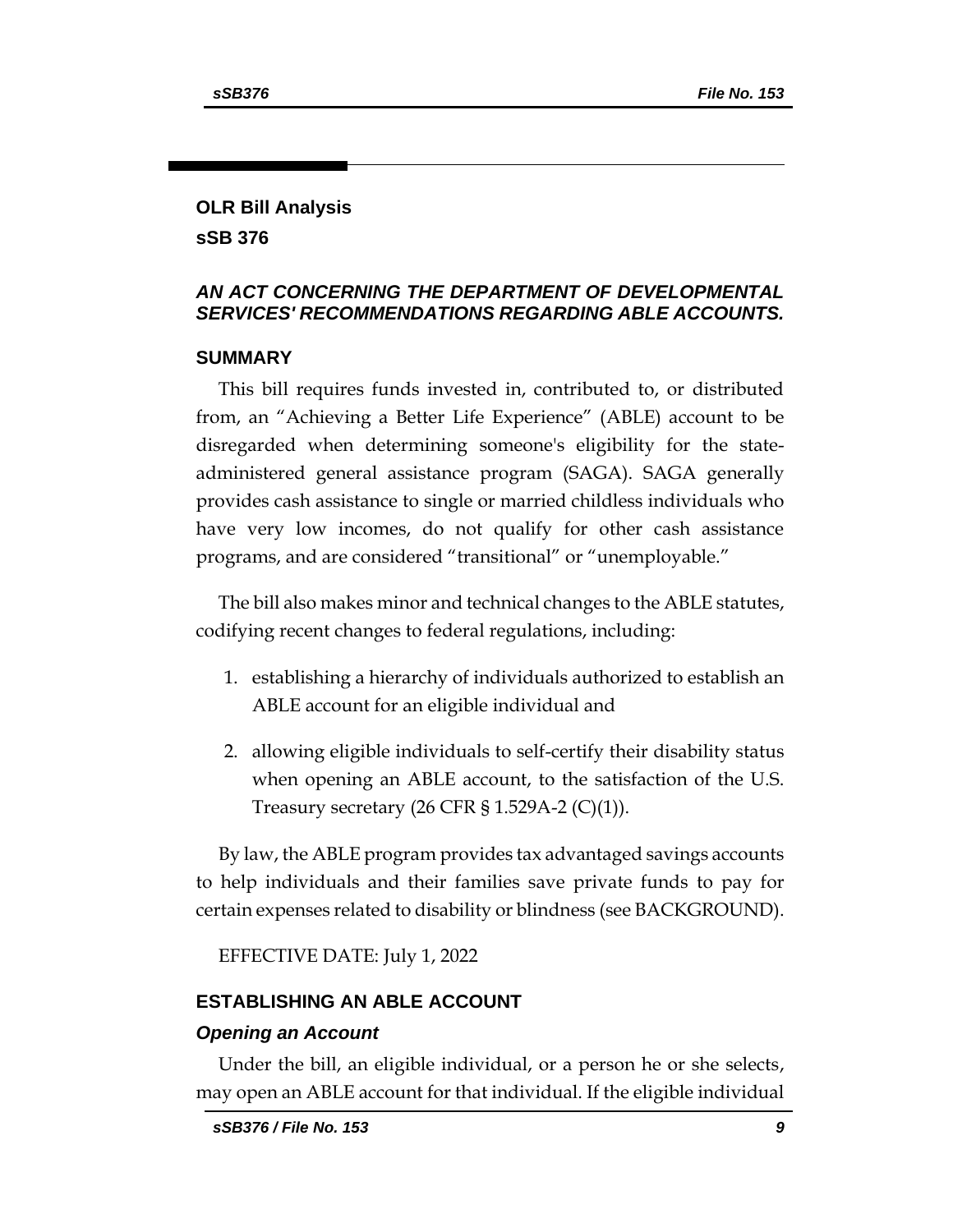is unable to open an account (presumably due to mental or physical incapacity), the bill authorizes the following individuals to do so on the eligible individual's behalf, in the following order:

- 1. the individual's agent under a power of attorney;
- 2. a conservator or legal guardian;
- 3. a spouse, parent, sibling, grandparent; or
- 4. a representative payee appointed by the U.S. Social Security Administration.

Under prior federal regulations, an ABLE account could be opened only by the eligible individual or his or her parent, guardian, or agent under a power of attorney.

#### *Disability Self-certifications*

The bill allows an eligible individual to self-certify, under penalty of perjury, his or her disability status when opening an ABLE account. Under the bill, the disability self-certification must, to the satisfaction of the U.S. Treasury secretary:

- 1. certify the individual is blind or has a medically determinable physical or mental impairment that (a) results in marked and severe functional limitations and (b) can be expected to result in death or will last for at least 12 months;
- 2. certify the impairment or blindness occurred before age 26;
- 3. certify the person establishing the account is the designated beneficiary or is authorized to establish the account; and
- 4. include the diagnostic code for the individual's impairment.

By law, perjury is a class D felony, which is punishable by up to five years in prison, up to \$5,000, or both (CGS § 53a-156).

#### **BACKGROUND**